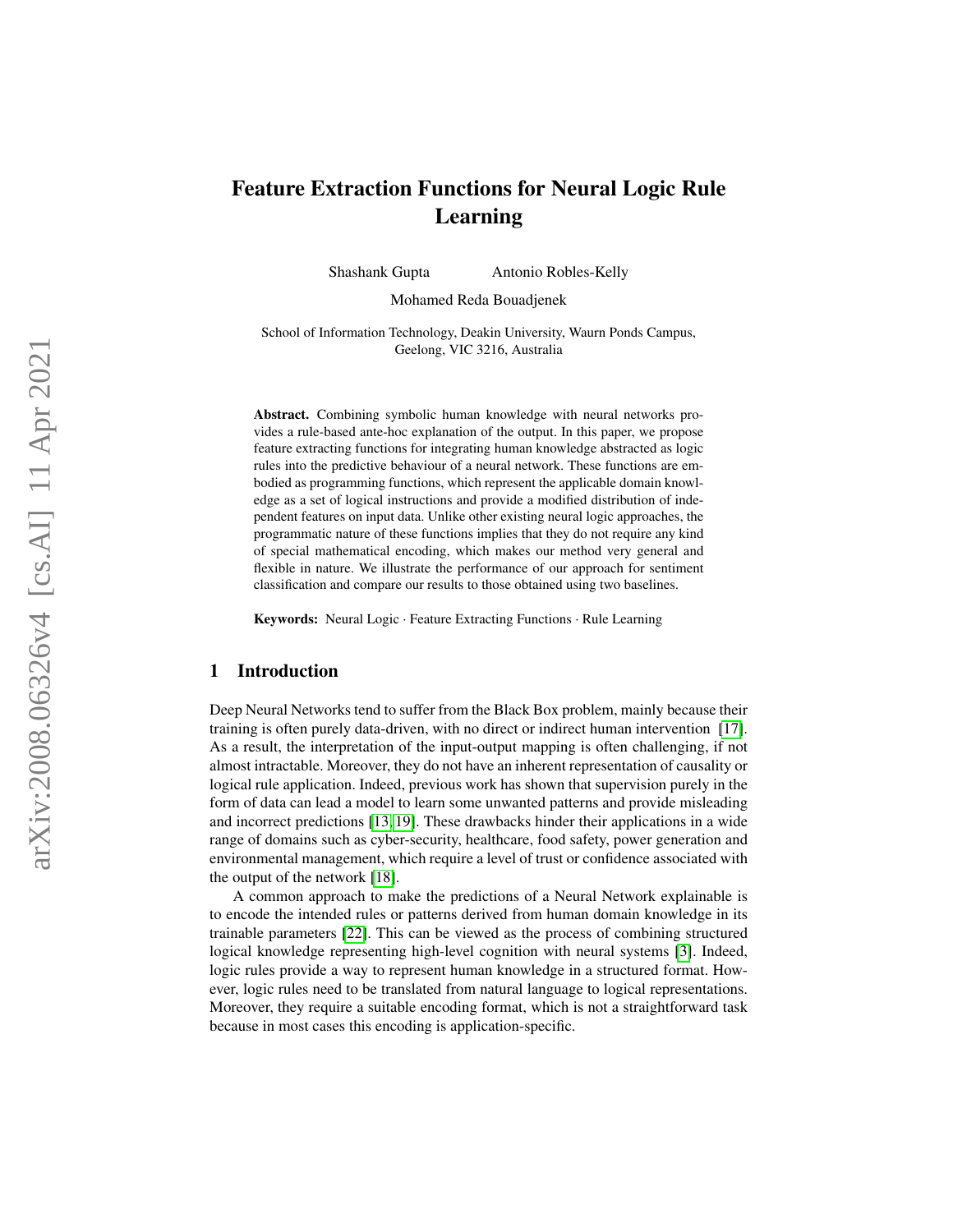<span id="page-1-0"></span>

Fig. 1: (a) Overview of our proposed approach, which abstracts domain knowledge into the sentiment prediction of a neural network using feature extraction on the input data instead of distillation (bottom-way prediction). This achieves an ante-hoc rule based explanation of Neural Network inferential process as compared to (b), a distillation approach (middle-way prediction), which encodes knowledge into the network parameters or to (c), a straight application of a CNN to the sentence-sentiment tuple (top-way prediction) devoid of neural logic.

One way to efficiently encode human knowledge abstracted as first order logic rules into the parameters of a neural network is to use the iterative-knowledge distillation method [\[7\]](#page-8-1), a process summarized in Figure [2a.](#page-3-0) Briefly, iterative-knowledge distillation consists of representing structured human knowledge as a set of declarative first-order logic rules using soft-logic [\[1\]](#page-8-2), then, encoding these rules into the parameters of the network via indirect supervision making use of knowledge distillation [\[5\]](#page-8-3) at each training iteration. However, while iterative knowledge distillation makes the network to learn from both data and rules, we find that it implicitly makes an assumption of knowledge to remain static and true for every data point in the data set. Also, it imprints the knowledge into the network parameters permanently through distillation and do not provide any mechanism to accommodate for any change in the existing rules or addition of new ones. Thus, updating the rules requires to re-train the whole network. This can sometimes lead to a decrease in performance as shown in our experimental results.

To overcome the aforementioned issues, we propose to construct feature-extracting functions instead of logic rules from human knowledge as summarized in Figure [1.](#page-1-0) These functions are analogous to decision rules [\[2\]](#page-8-4) but modified to provide supervision similar to logic rules [\[7\]](#page-8-1). They are directly applied on the data so as to transfer the human knowledge into a distribution of the input data and influence the output of the network. We do this by viewing each function as a mini-batch processing step during each iteration. Since the functions are applied directly to the data, we do not need to compute the probability distributions nor construct a teacher network. This effectively reduces the complexity of our method. Also, these feature-extracting functions can be modified at any time during the training process, thus providing a lot of flexibility in adapting to qualitative and quantitative characteristics of the data under consideration.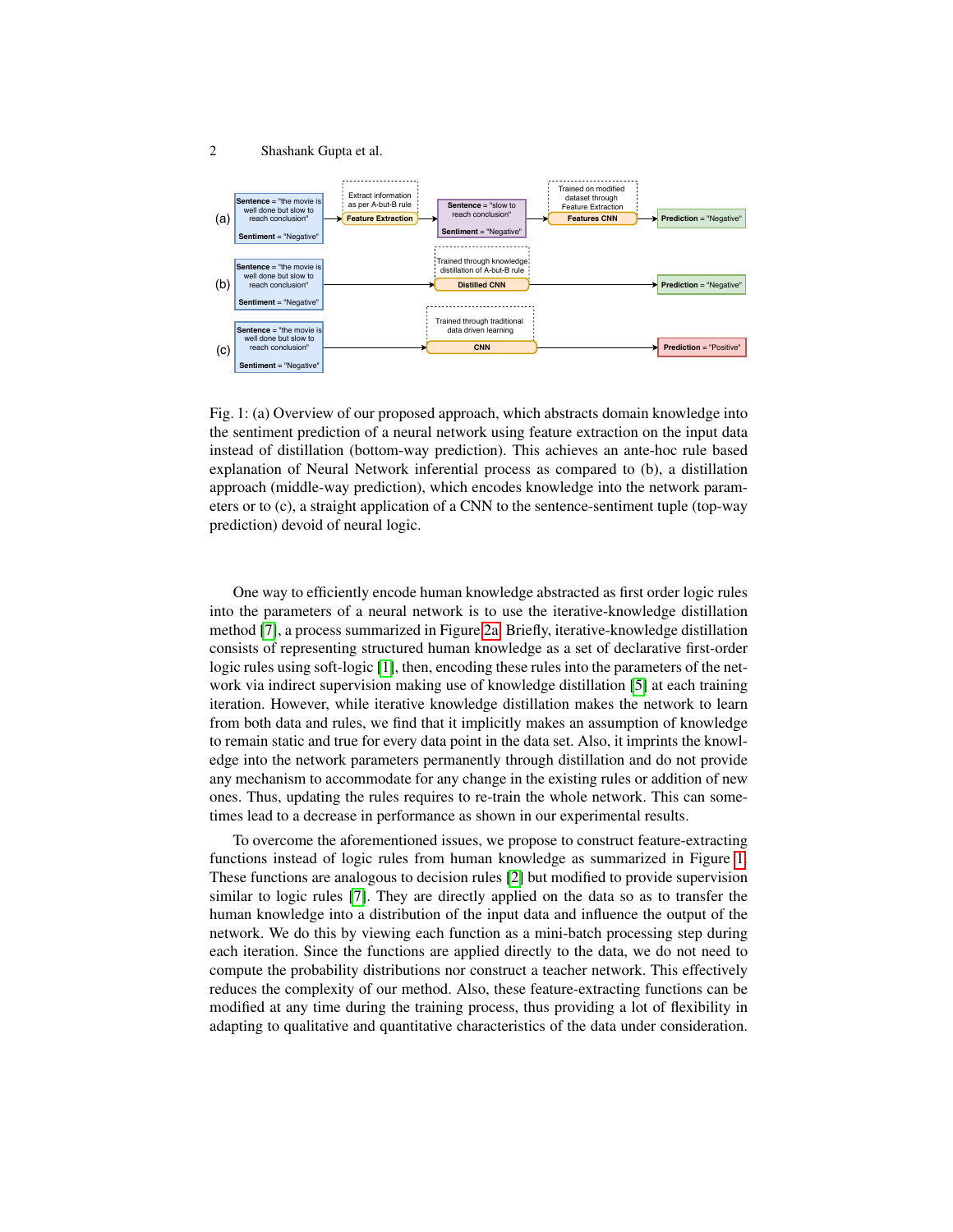This is consistent with the well known properties of feature-extracting functions to express natural language [\[11\]](#page-9-5), exploiting these traits for the training of deep networks to provide a more direct nature of supervision based upon the input data. Our method is quite general in nature, being a flexible manner of providing human knowledge supervision to the network, hence, it can be applied to tasks beyond Natural Language Processing.

# 2 Related Work

A lot of research has been done in the past few years for incorporating domain knowledge about a problem into machine learning models [\[4,](#page-8-5)[7,](#page-8-1)[12,](#page-9-6)[20,](#page-9-7)[21\]](#page-9-8). These methods essentially use knowledge represented in logical and/or symbolic form to construct posterior constraints on the model prediction and train the model to capture those constraints. Iterative Knowledge Distillation [\[7\]](#page-8-1) sets itself apart from other neural symbolic methods as it provides a very flexible framework for integrating knowledge represented as first order logic rules with general purpose neural networks such as CNNs and RNNs.

A recent paper [\[9\]](#page-8-6) gives a detailed analysis on the methodology used in [\[7\]](#page-8-1), comparing its performance to other neural symbolic methods and arguing that it is not very effective in transferring knowledge to the neural network model (student network). Our work is consistent with this finding, achieving better performance by representing knowledge purely in terms of data, which is directly given as input for training a neural network. Moreover, since we have used the same data sets as those in [\[7\]](#page-8-1), we employ an identical type of supervision as that used for the iterative knowledge distillation.

Finally, the authors in [\[9\]](#page-8-6) suggest using a deep contextualized word representation model such as ELMo (Embeddings from Language Models [\[16\]](#page-9-9)) and feed the embedding to the neural network to better capture the rule knowledge. However, this still fails to accommodate the dynamic nature of rules acquired from domain knowledge and its only limited to Language-related tasks.

## 3 Feature-Extracting Functions and Neural Logic

In our approach, we develop feature-extracting functions from human knowledge instead of constructing logic rules, which are expressed as programming functions and take the data instances in terms of independent features as input. They enforce the knowledge directly upon the neural network during training. This eliminates the need for constructing a teacher network and provide the flexibility to allow these functions to be applied either during the training process or during the pre-processing phase of the data. Figure [2b](#page-3-1) summarizes our approach.

## 3.1 Distillation vs Feature Extraction

In iterative distillation, a parametric baseline neural network is used as a "student", which needs to be provided with logical knowledge by a non-parametric "teacher" network. The teacher network is a projection of the student network over a regularized sub-space whereby the training data is constrained by logical rules. These logic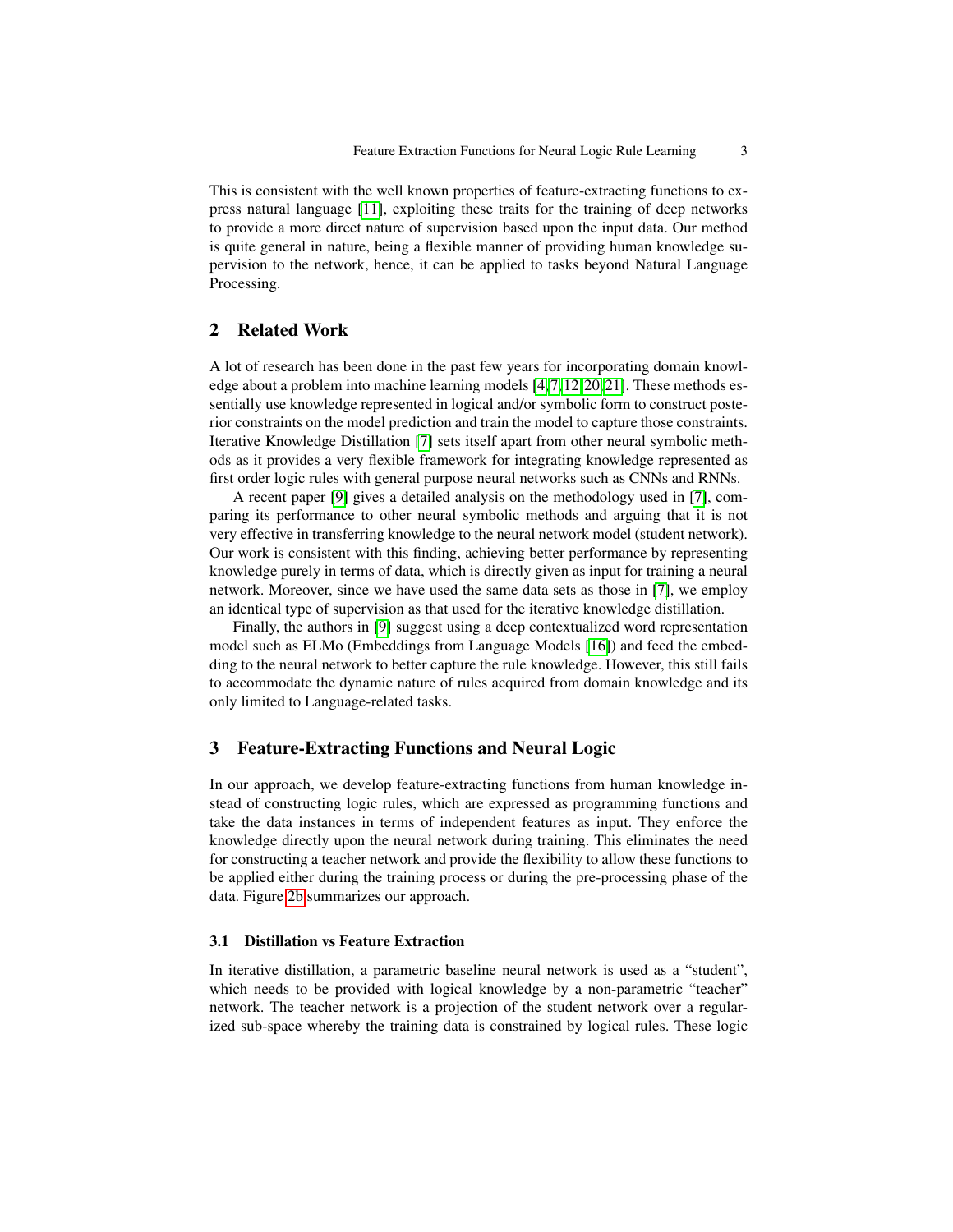<span id="page-3-0"></span>

<span id="page-3-1"></span>Fig. 2: (a) shows an overview of the iterative knowledge distillation framework in [\[7\]](#page-8-1); (b) shows an overview of the method we propose.

rules are encoded using soft-logic [\[1\]](#page-8-2) for the sake of constructing soft-boundaries and for calculating rule-regularized distributions. Thus, the training data comprises a set  $D = \{(x_n, y_n)\}_{n=1}^N$  of N tuples  $(x_i, y_i)$ , where  $x_i$  is an input instance (an independent variable or a set of independent variables) and  $y$  is the corresponding target. The set of logic rules are expressed as  $R = \{(R_l, \lambda_l)\}_{l=1}^L$  where  $R_l$  is the  $l^{th}$  rule constructed from human knowledge over D and  $\lambda_l$  is the corresponding confidence value. A logic rule can be made up of several conditions or logic expressions. Each logic expression when instantiated on D produces a set of groundings as  $\{(r_{l_g}(D))\}_{g=1}^{G_l}$  and thus, represent a rule as a set of ground expressions on D where each  $r_{l_g}$  is  $g^{th}$  grounding of the  $l<sup>th</sup>$  rule. The combined set of  $D$  and  $R$  is called *learning resources*.

For example, consider a set of movie reviews in which  $x$  comprises a set of tokens and the target  $\gamma$  represents the sentiment value (0 for negative and 1 for positive reviews). From human knowledge, we know that, if a sentence has a syntactic structure of "A-but-B", then the sentiment of the sentence should be consistent with that of "B" component. Therefore, we can express the "A-but-B" statement as a logic rule stated as  $R_1$  with an assumption that at least one ground expression will evaluate to "True"  $(\lambda_1 = 1)$ . To encode this formally, we define a Boolean random variable  $r_{l_q}(x, y)$  = "has an *A-but-B* structure", then apply an expectation operator on it to calculate sets of valid distributions in D, which will be further used to construct a "teacher network". This process is complex and time consuming which is not applicable to different types of datasets from different domains.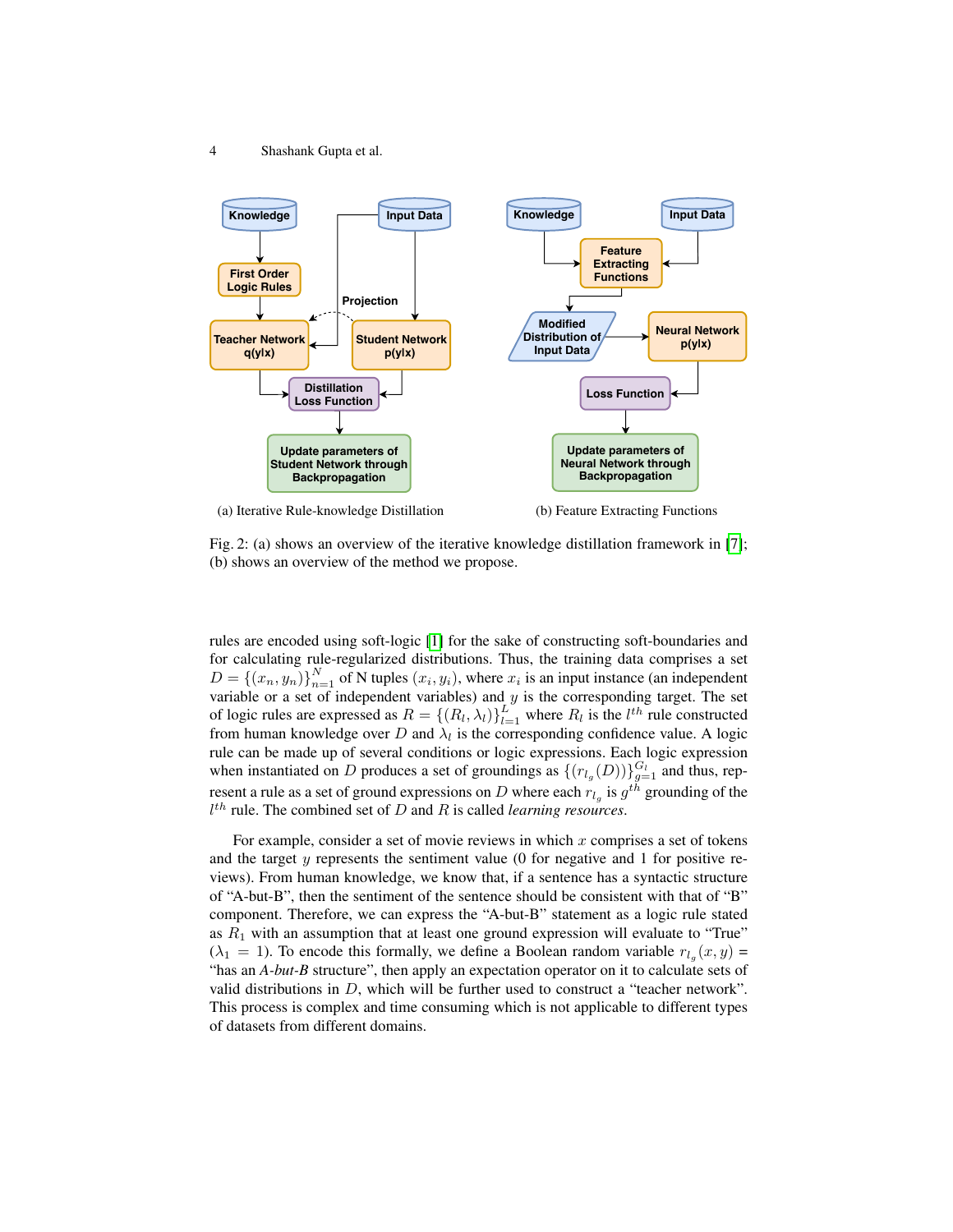#### Algorithm 1: Training process.

**Input:** The training batch set  $D = \{(x_n, y_n)\}_{n=1}^N$ , The functions set  $F = \left\{ (F_l(D)) \right\}_{l=1}^L$ Initialize the neural network parameters  $\hat{\theta}$ while Iteration do 1: Calculate  $D^* = \{(x_n^*, y_n)\}_{n=1}^N$ 2: Calculate the probability distribution  $p_{\theta}(Y|X^*)$ 3: Update the parameters  $\theta$  using objective function in Eq.(2) end Output: Trained neural network

<span id="page-4-0"></span>To tackle this drawback, our method combines the input and human knowledge to provide a pre-processed data set, which can be used for training the neural network. For the sake of consistency, we denote the input data  $D = \{(x_n, y_n)\}_{n=1}^N$  as a set of N tuples  $(x, y)$ , where  $x_i$  is a set of input independent variables and its corresponding target  $y_i$ , and the human knowledge  $F = \{(F_l(D)\}_{l=1}^L$  as a set of L feature extracting functions, which are applied on  $D$ . Revisiting the previous example, instead of using soft-logic using auxiliary random variables, for the "A-but-B" rule we write a function  $F_l = A - but - B(x, y)$ , which outputs  $(x*, y)$ , where x<sup>\*</sup> has only 'B' features to be is consistent with  $\lambda_l = 1$  as presented above.

### 3.2 Feature-Extracting Functions

Consider the conditional probability distribution  $p_{\theta}(y_i|x_i)$  with parameter set  $\theta$  as the softmax output of a Neural Network. Here, inspired by the labeling functions used by Ratner *et al.* [\[2\]](#page-8-4), we use the input instance  $x_i$  to compute a post-processed instance  $x_i^*$ . We can view the post-processed instance  $x_i^*$  as an explicit representation of the domain knowledge, expressed in the rule under consideration and mapped onto the input instance  $x_i$ . This is an important observation since it hints at a minimisation problem on the cumulative output on the feature extracting functions so as to obtain the parameter set  $\theta$  which can be expressed formally as follows:

$$
\theta = \arg \min_{\theta \in \Theta} \frac{1}{N} \sum_{n=1}^{N} L(y_n, p_{\theta}(Y|X^*))
$$
 (1)

where  $L(\cdot)$  is the loss function of choice and  $p_{\theta}(Y|X)$  is the conditional probability distribution of the target set Y given the set  $X^*$  of all the post-processed instances  $x_i^*$ . Since the information is purely present in the modified feature-set, the feature extracting functions become a post-processed input data for the network.

The treatment above also has the advantage of ease of implementation. We summarise the training and testing process of our method in Algorithm [1.](#page-4-0) Note that at each training iteration, we calculate the post-processed data set  $D^* = \{(x_n^*, y_n)\}_{n=1}^N$ using the feature extracting functions  $F_l \in F$  as applied on the input batch  $D =$  $\{(x_n, y_n)\}_{n=1}^N$ . These are passed to the neural network to calculate the conditional probability  $p_{\theta}(y_i|x_i^*)$  for each  $(x_i^*, y_i) \in D^*$ .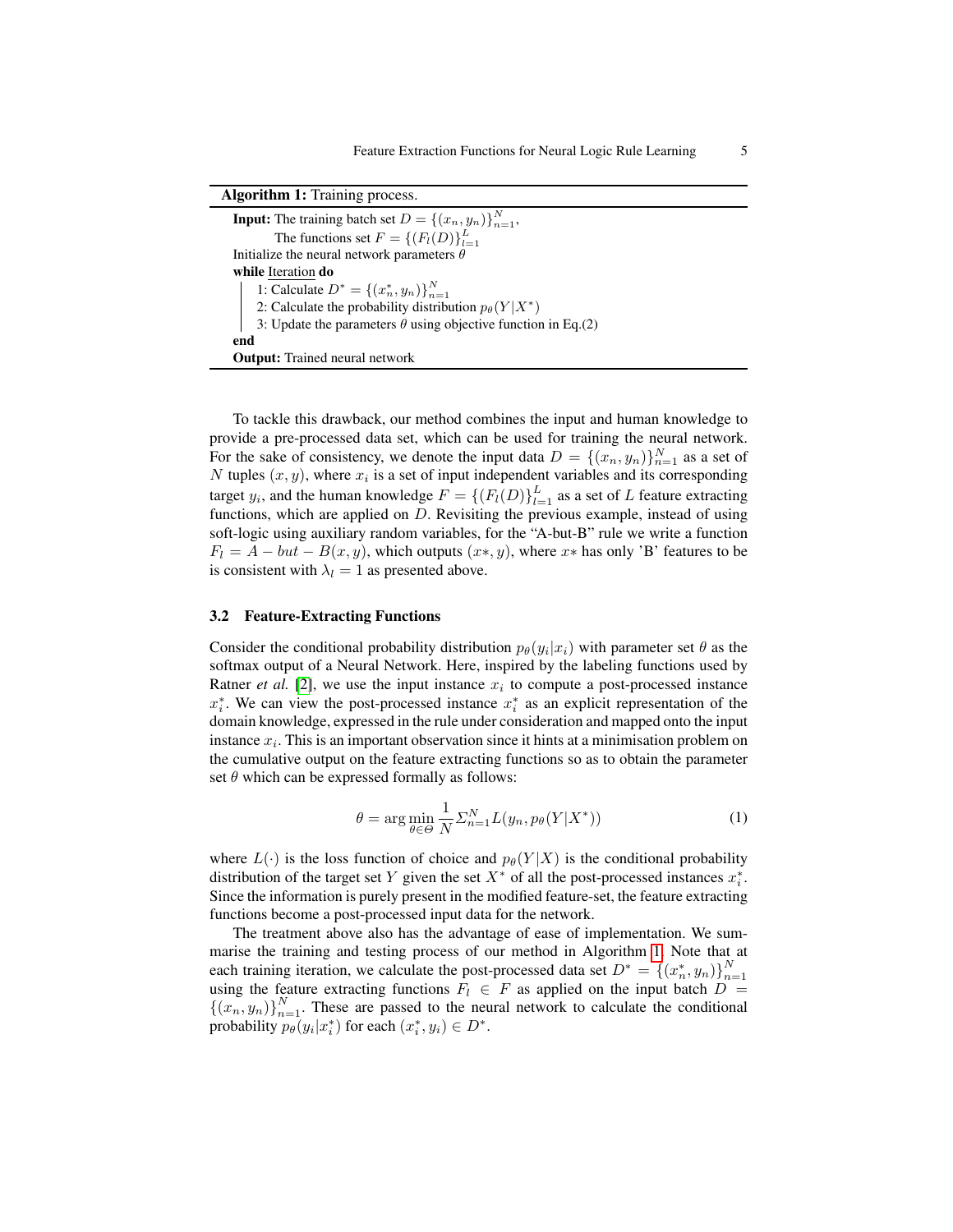## 4 Experiments

We performed sentence-level binary sentiment classification and compared our method (CNN-F) with a baseline network (CNN) devoid of knowledge support and its knowledge distilled version (CNN-rule) created from Iterative knowledge Distillation [\[7\]](#page-8-1). We used the same convolutional neural network architecture proposed in [\[8\]](#page-8-7) employing it's "non-static" version with the exact same configuration as that presented by the authors. We have compared our method CNN-F against the non-static version of the CNN in [\[8\]](#page-8-7) as published by the authors and the CNN-rule in [\[7\]](#page-8-1), which is a knowledge distilled version of CNN. Also, we have initialised word vectors using word2vec [\[10\]](#page-8-8) and used fine-tuning, training the neural network using stochastic gradient descent (SGD) with the AdaDelta optimizer [\[23\]](#page-9-10).

Since contrasting senses are hard to capture, we define a linguistically motivated rule called "A-but-B" rule akin to that in [\[7\]](#page-8-1). It states that if a sentence has an "A-but-B" syntactic structure, the sentiment of the whole sentence will be consistent with the sentiment of it's "B" component. For example, for the sentence  $S =$  "you can taste it, but there 's no fizz", its sentiment is decided by only the sentiment of its B component = "there 's no fizz". From this rule, we can define a feature-extracting function  $F_1$  =  $A - but - B(x, y)$  on set D which takes the input pair of sentence-label  $(x, y)$  and outputs  $(x*, y)$  where  $x*$  is corresponding features of "B".

We evaluate our method on three public data-sets:

- 1. The Stanford sentiment tree bank dataset (SST2) [\[15\]](#page-9-11), which contains 2 classes (negative and positive), and 6,920/872/1,821 sentences in the train/dev/test sets respectively. Following [\[8\]](#page-8-7), we train the models on both, sentences and phrases.
- 2. The movie review one (MR) introduced in [\[14\]](#page-9-12). This data set consists of 10,662 one-sentence movie reviews with negative or positive sentiments.
- 3. The customer reviews of various products data set (CR) presented in [\[6\]](#page-8-9), which contains 2 classes and  $3,775$  instances<sup>[1](#page-5-0)</sup>.

We also evaluate our method only on the sentences containing "A-but-B" structure in the test sets of all three data sets under study to show that better performance of our method CNN-F on the whole test set is indeed attributed to the better performance on sentences having "A-but-B" structure. SST2 test set has a total of 1,821 instances out of which 210 instances exhibit the "A-but-B" structure. For MR data, it has a total of 10,662 instances out of which 1603 instances are found to have "A-but-B" structures. Finally, the CR data set has a total of 3,775 instances out of which 413 instances contain sentences with "A-but-B" structures. For the MR and CR dataset, we use nested 10-fold cross validation and report mean $\pm$  95% confidence interval for all performance metrics over the ten trails corresponding to the 10-fold cross validation. For these results, we have used the models of CNN, CNN-rule and CNN-F trained using the whole data sets.

<span id="page-5-0"></span> $1$  As we present our method as an alternative to the iterative-knowledge distillation [\[7\]](#page-8-1), a direct comparison was necessary in terms of results and thus, we adopted the same methodology to produce results as in [\[7\]](#page-8-1). The authors in [\[7\]](#page-8-1) also employ 10-fold cross validation for the MR and CR data sets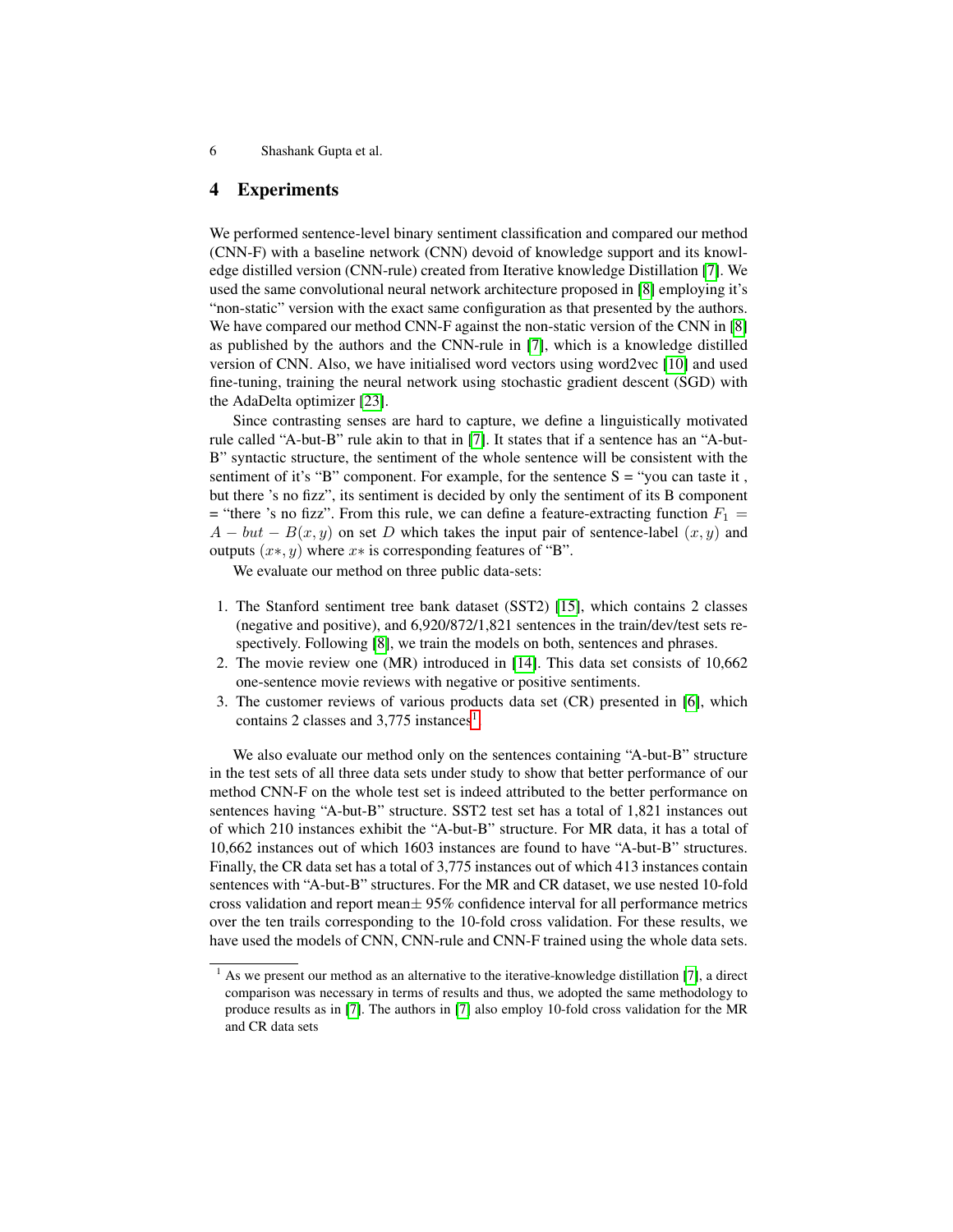<span id="page-6-0"></span>

Fig. 3: Performance obtained using our method (CNN-F), the method in [\[7\]](#page-8-1) (CNN-rule) and that in [\[8\]](#page-8-7) (CNN) on the data sets under study. Errors bars denote 95% confidence intervals around the mean.

In Table [1](#page-7-0) and Figure [3,](#page-6-0) we show the precision, recall, F-1 score and accuracy for the positive sentiment class yielded by our method (CNN-F), the method in [\[7\]](#page-8-1) (CNNrule) and that in [\[8\]](#page-8-7) (CNN). From the experimental results, we observe that our method outperforms the two methods on both the SST2 and MR data sets for all measures. Note that the performance decreases on the CR data set for both CNN-rule and CNN-F, which indicates that the "A-but-B" rule cannot be generalized to data points coming from similar distributions.

In Table [2](#page-7-1) and Figure [4,](#page-6-1) we show the results obtained only on sentences having the "A-but-B" syntactic structure. At first glance, we note that our method works as intended and is quite competitive, outperforming the two baselines despite using only one rule for comparison. Since our method represents knowledge purely in terms of a distribution on input data, we can argue that it was bound to perform better than iterative-knowledge distillation [\[7\]](#page-8-1) since the neural network will only process the input features that are consistent with the human knowledge. Also, a decrease in performance is observed on the CR data set for both CNN-rule and CNN-F, which is consistent with

<span id="page-6-1"></span>

Fig. 4: Performance obtained using our method (CNN-F), the method in [\[7\]](#page-8-1) (CNN-rule) and that in [\[8\]](#page-8-7) (CNN) on the data sets under study making use only of sentences containing with A-but-B structures. Errors bars denote 95% confidence intervals around the mean.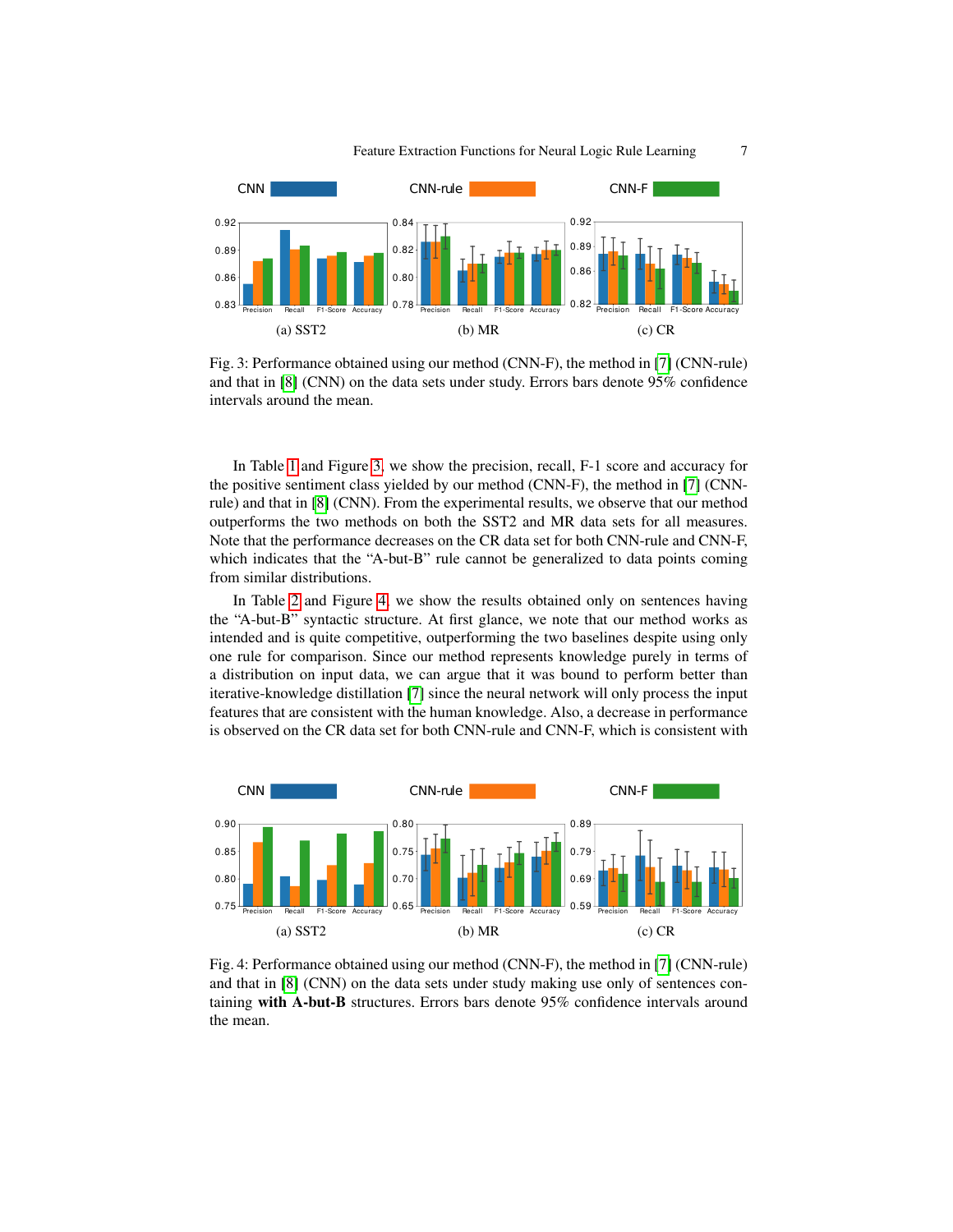| <b>Method</b> | SST <sub>2</sub> |                                                                                        |                  |                   |  |  |
|---------------|------------------|----------------------------------------------------------------------------------------|------------------|-------------------|--|--|
|               | <b>Precision</b> | Recall                                                                                 | <b>F-1 Score</b> | Accuracy          |  |  |
| <b>CNN</b>    | 0.853            | 0.912                                                                                  | 0.881            | 0.877             |  |  |
| CNN-rule      | 0.878            | 0.891                                                                                  | 0.884            | 0.884             |  |  |
| CNN-F         | 0.881            | 0.895                                                                                  | 0.888            | 0.887             |  |  |
|               | MR               |                                                                                        |                  |                   |  |  |
|               | <b>Precision</b> | Recall                                                                                 | <b>F-1 Score</b> | Accuracy          |  |  |
| <b>CNN</b>    |                  | $0.826 \pm 0.01210.805 \pm 0.00810.815 \pm 0.00510.817 \pm 0.005$                      |                  |                   |  |  |
| CNN-rule      |                  | $0.826 \pm 0.012 \times 0.810 \pm 0.012 \times 0.818 \pm 0.008 \times 0.820 \pm 0.006$ |                  |                   |  |  |
| $CNN-F$       |                  | $0.830\pm0.009$ $0.810\pm0.007$ $0.818\pm0.004$ $0.820\pm0.004$                        |                  |                   |  |  |
|               | <b>CR</b>        |                                                                                        |                  |                   |  |  |
|               | <b>Precision</b> | Recall                                                                                 | <b>F-1 Score</b> | Accuracy          |  |  |
| <b>CNN</b>    |                  | $0.881 \pm 0.020$   0.881 $\pm$ 0.018   0.880 $\pm$ 0.012   0.847 $\pm$ 0.014          |                  |                   |  |  |
| $CNN$ -rule   |                  | $0.884 \pm 0.01710.869 \pm 0.02010.876 \pm 0.011$                                      |                  | $0.844 \pm 0.012$ |  |  |
| CNN-F         |                  | $0.879 \pm 0.01610.863 \pm 0.02410.870 \pm 0.01310.836 \pm 0.013$                      |                  |                   |  |  |

<span id="page-7-0"></span>Table 1: Performance obtained using our method (CNN-F), the method in [\[7\]](#page-8-1) (CNNrule) and that in [\[8\]](#page-8-7) (CNN) on the data sets under study.

<span id="page-7-1"></span>

| Table 2: Performance obtained using our method (CNN-F), the method in [7] (CNN-       |
|---------------------------------------------------------------------------------------|
| rule) and that in [8] (CNN) on the data sets under study making use only of sentences |
| containing with A-but-B structures.                                                   |

| <b>Method</b> | SST <sub>2</sub> |                                       |                                                                                        |                                       |  |  |
|---------------|------------------|---------------------------------------|----------------------------------------------------------------------------------------|---------------------------------------|--|--|
|               | <b>Precision</b> | Recall                                | <b>F-1 Score</b>                                                                       | Accuracy                              |  |  |
| <b>CNN</b>    | 0.791            | 0.805                                 | 0.798                                                                                  | 0.790                                 |  |  |
| CNN-rule      | 0.867            | 0.787                                 | 0.825                                                                                  | 0.829                                 |  |  |
| CNN-F         | 0.895            | 0.870                                 | 0.883                                                                                  | 0.887                                 |  |  |
|               | MR               |                                       |                                                                                        |                                       |  |  |
|               | <b>Precision</b> | Recall                                | <b>F-1 Score</b>                                                                       | Accuracy                              |  |  |
| <b>CNN</b>    | $0.744 + 0.029$  | $0.702 \pm 0.041$                     | $0.720 \pm 0.025$                                                                      | $0.740 \pm 0.027$                     |  |  |
| CNN-rule      |                  |                                       | $0.750 \pm 0.026$   0.711 $\pm 0.042$   0.730 $\pm 0.027$                              | $0.751 \pm 0.024$                     |  |  |
| CNN-F         |                  |                                       | $0.773 \pm 0.025 \, 0.725 \pm 0.030 \, 0.747 \pm 0.020 \, 0.767 \pm 0.017$             |                                       |  |  |
|               | <b>CR</b>        |                                       |                                                                                        |                                       |  |  |
|               | <b>Precision</b> | Recall                                | <b>F-1 Score</b>                                                                       | Accuracy                              |  |  |
| <b>CNN</b>    |                  | $0.720 \pm 0.055$   0.775 $\pm$ 0.091 |                                                                                        | $0.737 \pm 0.060$   $0.731 \pm 0.057$ |  |  |
| CNN-rule      |                  |                                       | $0.729 \pm 0.049 \times 0.733 \pm 0.098 \times 0.721 \pm 0.067 \times 0.724 \pm 0.063$ |                                       |  |  |
| $CNN-F$       |                  |                                       | $0.708 \pm 0.064 \times 0.679 \pm 0.087 \times 0.679 \pm 0.054 \times 0.692 \pm 0.036$ |                                       |  |  |

the fact that the "A-but-B" rule cannot be generalized for every sentence and should not be encoded in the parameters permanently.

Finally, the results in both tables indicate that when there is a performance gain on datasets SST2 and MR by incorporating A-but-B rule, it is best for CNN-F and when there is a performance drop, it is worst for CNN-F. This suggests that the feature extracting functions not only can be used as an alternative but also in conjunction with iterative knowledge distillation in order to provide a "Maximum Performance Gain or Drop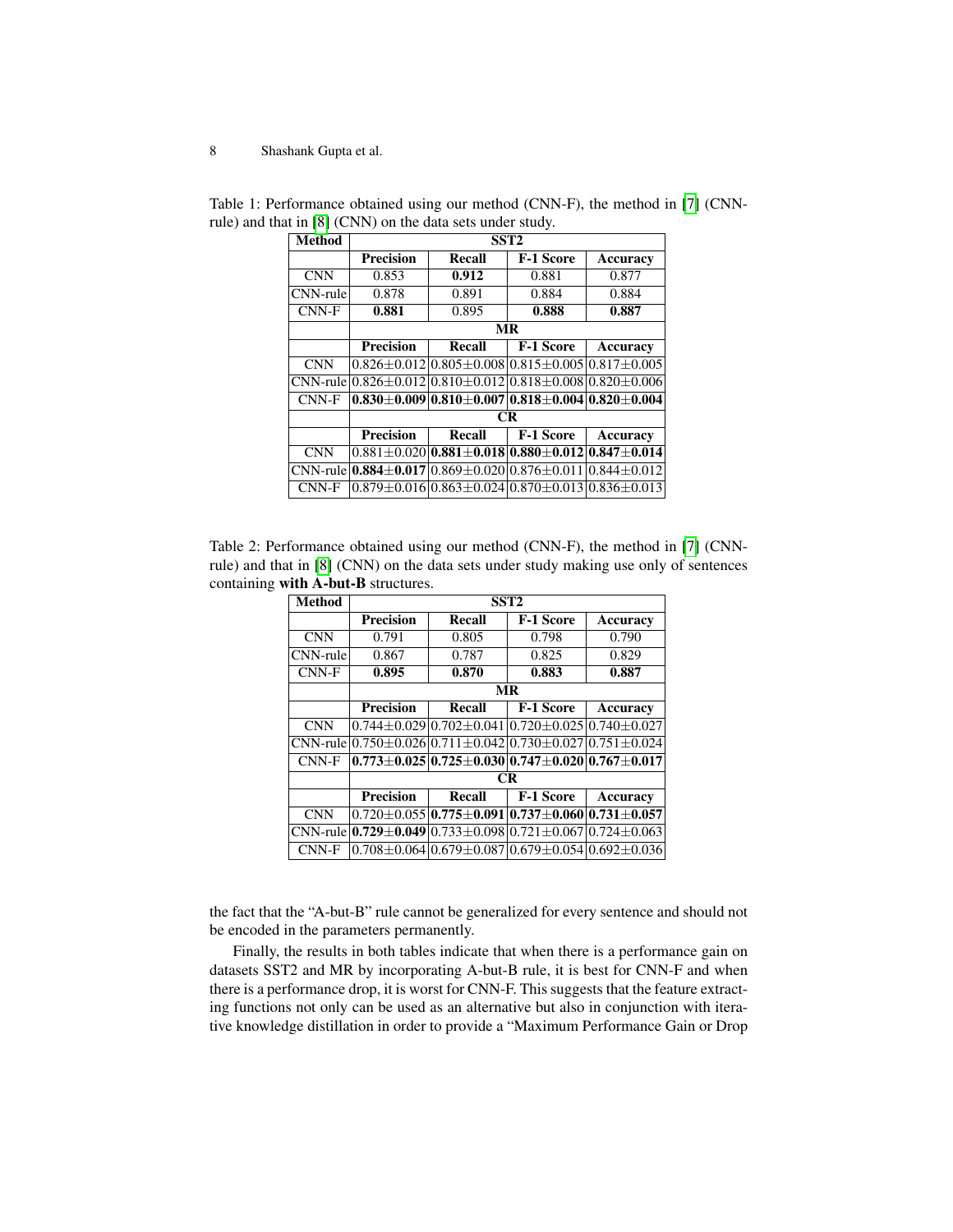value" from the constructed logic rules. This value can be used to select the best combination of these rules via cross validation when using distillation. This also provides a mechanism to quantitatively evaluate how effectively the rule knowledge was distilled into the parameters of the neural network when applied to distillation approaches.

## 5 Conclusion

In this paper, we have shown how feature extracting functions can be employed to learn logic rules for sentiment analysis. This provides a means to representing human knowledge in neural networks via programmable feature extracting functions. Moreover, we have shown that, using these feature extracting functions, we can obtain a model whose posterior output can be influenced by domain knowledge expressed in terms of logic rules without the need of transferring these into the network parameters. The approach presented here is quite general in nature, being applicable to a wide variety of logic rules that can be expressed using rule-to-knowledge conditional probability distributions. We have illustrated the utility of our method for textual sentiment analysis and compared our results with those obtained using two baselines. In our experiments, our method was quite competitive, outperforming the alternatives.

## References

- <span id="page-8-2"></span>1. Bach, S.H., Broecheler, M., Huang, B., Getoor, L.: Hinge-loss markov random fields and probabilistic soft logic. CoRR abs/1505.04406 (2015)
- <span id="page-8-4"></span>2. Bach, S.H., Rodriguez, D., Liu, Y., Luo, C., Shao, H., Xia, C., Sen, S., Ratner, A., Hancock, B., Alborzi, H., Kuchhal, R., Re, C., Malkin, R.: Snorkel drybell: A case study in deploying ´ weak supervision at industrial scale. In: Proceedings of the 2019 International Conference on Management of Data. p. 362–375 (2019)
- <span id="page-8-0"></span>3. Gabbay, A., Garcez, A., Broda, K., Gabbay, D.M., Gabbay, P.: Neural-Symbolic Learning Systems: Foundations and Applications. Springer London (2002)
- <span id="page-8-5"></span>4. Ganchev, K., Graça, J.a., Gillenwater, J., Taskar, B.: Posterior regularization for structured latent variable models. Journal of Machine Learning Research 11, 2001–2049 (2010)
- <span id="page-8-3"></span>5. Hinton, G., Vinyals, O., Dean, J.: Distilling the knowledge in a neural network. In: NIPS Deep Learning and Representation Learning Workshop (2015)
- <span id="page-8-9"></span>6. Hu, M., Liu, B.: Mining and summarizing customer reviews. In: Proceedings of the Tenth ACM SIGKDD International Conference on Knowledge Discovery and Data Mining. pp. 168–177 (2004)
- <span id="page-8-1"></span>7. Hu, Z., Ma, X., Liu, Z., Hovy, E., Xing, E.: Harnessing deep neural networks with logic rules. In: Proceedings of the 54th Annual Meeting of the Association for Computational Linguistics (Volume 1: Long Papers). pp. 2410–2420. Association for Computational Linguistics, Berlin, Germany (2016)
- <span id="page-8-7"></span>8. Kim, Y.: Convolutional neural networks for sentence classification. CoRR abs/1408.5882 (2014)
- <span id="page-8-6"></span>9. Krishna, K., Jyothi, P., Iyyer, M.: Revisiting the importance of encoding logic rules in sentiment classification. In: Proceedings of the 2018 Conference on Empirical Methods in Natural Language Processing. pp. 4743–4751 (2018)
- <span id="page-8-8"></span>10. Le, Q.V., Mikolov, T.: Distributed representations of sentences and documents. CoRR abs/1405.4053 (2014)